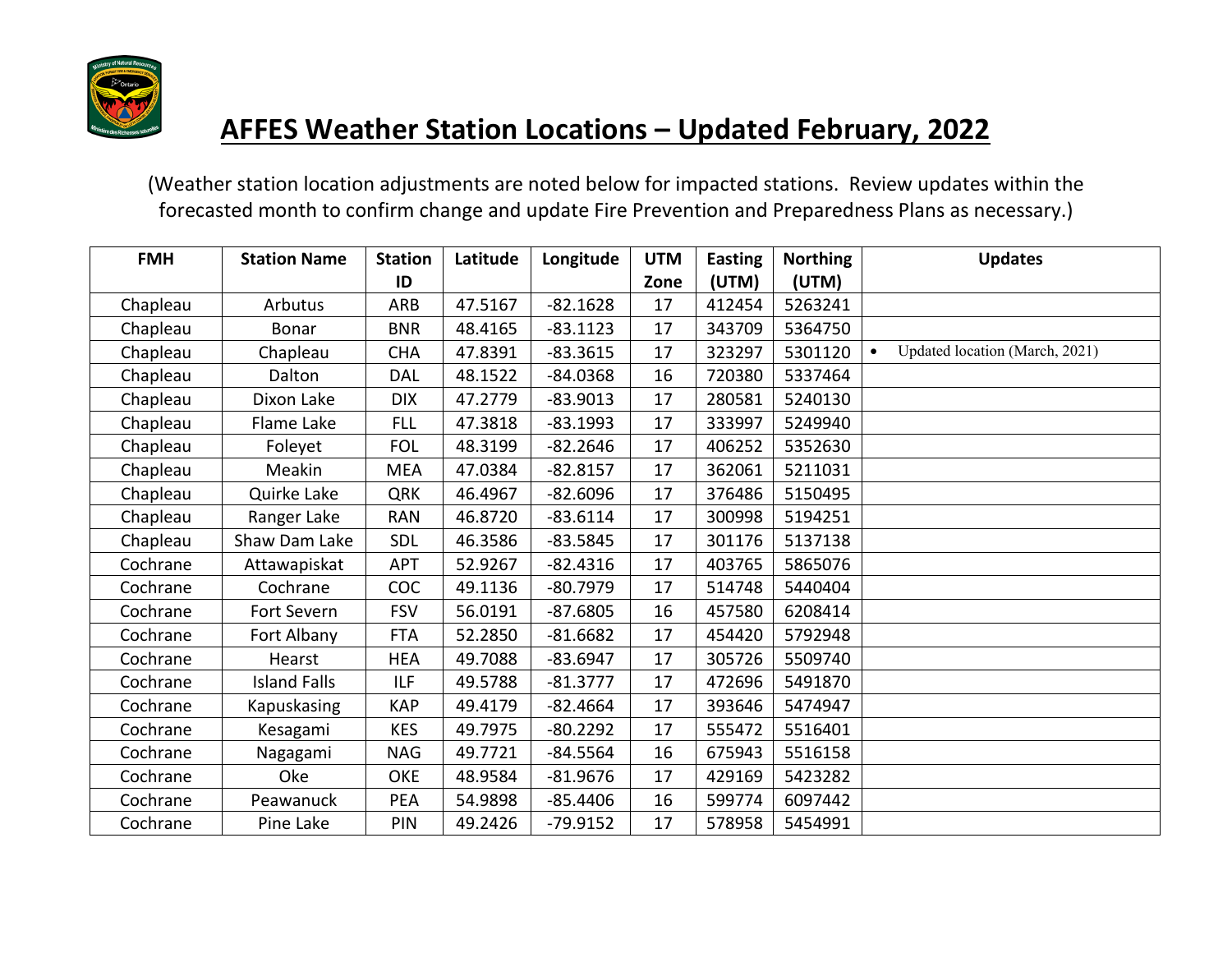

| <b>FMH</b> | <b>Station Name</b>                | <b>Station</b> | Latitude | Longitude  | <b>UTM</b> | <b>Easting</b> | <b>Northing</b> | <b>Updates</b>                                 |
|------------|------------------------------------|----------------|----------|------------|------------|----------------|-----------------|------------------------------------------------|
|            |                                    | ID             |          |            | Zone       | (UTM)          | (UTM)           |                                                |
| Cochrane   | Rufus Lake                         | <b>RUF</b>     | 49.1190  | $-82.9167$ | 17         | 360146         | 5442454         |                                                |
| Cochrane   | Smoky Falls                        | SMO            | 50.0609  | $-82.1680$ | 17         | 416400         | 5546055         |                                                |
| Cochrane   | <b>Stringer Lake</b>               | <b>STG</b>     | 50.0646  | $-80.8291$ | 17         | 512231         | 5545827         |                                                |
| Haliburton | Algonquin Park                     | <b>APK</b>     | 45.5836  | $-78.3574$ | 17         | 706151         | 5051181         |                                                |
| Haliburton | Algonquin Park<br><b>West Gate</b> | <b>APW</b>     | 45.4422  | $-78.8205$ | 17         | 670451         | 5034386         |                                                |
| Haliburton | <b>Bancroft</b>                    | <b>BAN</b>     | 45.0537  | $-77.8729$ | 18         | 273783         | 4992926         |                                                |
| Haliburton | Bracebridge                        | <b>BRA</b>     | 44.9693  | $-79.3076$ | 17         | 633458         | 4980933         |                                                |
| Haliburton | Galloway Lake                      | GAL            | 44.8054  | $-78.3690$ | 17         | 708065         | 4964700         | New, replaced KHSS (February,                  |
|            |                                    |                |          |            |            |                |                 | 2022)                                          |
| Haliburton | Haliburton                         | <b>HBN</b>     | 45.1109  | $-78.6464$ | 17         | 685141         | 4997968         |                                                |
| Haliburton | Galloway Lake                      | <b>KHSS</b>    | 44.6394  | $-78.3694$ | 17         | 708629         | 4946260         | Removed and replaced by GAL<br>(February 2022) |
| Haliburton | Plevna                             | <b>PLE</b>     | 44.9191  | $-76.9357$ | 18         | 347223         | 4975786         |                                                |
| Haliburton | Petawawa                           | <b>PNF</b>     | 45.9940  | $-77.4380$ | 18         | 311202         | 5096271         |                                                |
| Haliburton | <b>Travers Lake</b>                | <b>TRAa</b>    | 45.9549  | $-78.0723$ | 17         | 726880         | 5093205         |                                                |
| North Bay  | Eagle Lake                         | EGL            | 45.9805  | $-79.4595$ | 17         | 619326         | 5093035         |                                                |
| North Bay  | Field                              | <b>FLD</b>     | 46.5286  | $-80.0286$ | 17         | 574498         | 5153240         |                                                |
| North Bay  | <b>Kiosk</b>                       | KIO            | 46.1518  | $-78.9246$ | 17         | 660262         | 5113007         |                                                |
| North Bay  | Loon Lake                          | <b>LOO</b>     | 47.4256  | -79.8079   | 17         | 589909         | 5253039         |                                                |
| North Bay  | <b>Marten River</b>                | <b>MTN</b>     | 46.8493  | -79.8090   | 17         | 590800         | 5189106         |                                                |
| North Bay  | <b>Trout Mills</b>                 | <b>TRM</b>     | 46.3648  | $-79.4085$ | 17         | 622420         | 5135811         |                                                |
| North Bay  | <b>Twinkle Lake</b>                | TWI            | 47.1748  | $-80.4355$ | 17         | 542776         | 5224744         |                                                |
| Sudbury    | <b>Blue Jay Creek</b>              | <b>BJC</b>     | 45.6647  | $-81.9831$ | 17         | 423418         | 5057264         |                                                |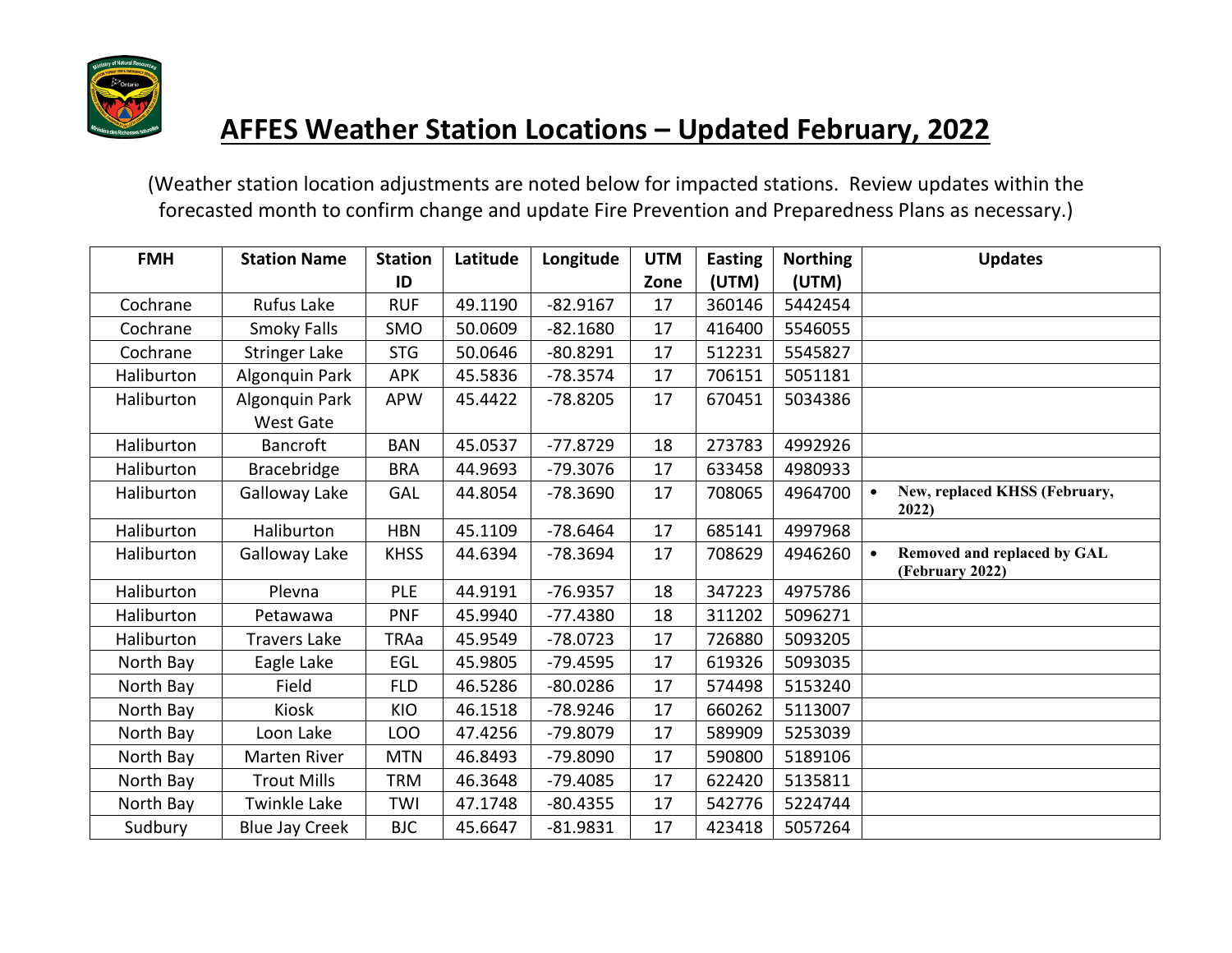

| <b>FMH</b>     | <b>Station Name</b>  | <b>Station</b> | Latitude | Longitude  | <b>UTM</b> | <b>Easting</b> | <b>Northing</b> | <b>Updates</b> |
|----------------|----------------------|----------------|----------|------------|------------|----------------|-----------------|----------------|
|                |                      | ID             |          |            | Zone       | (UTM)          | (UTM)           |                |
| Sudbury        | <b>Burwash</b>       | <b>BRW</b>     | 46.2624  | $-80.8219$ | 17         | 513725         | 5123218         |                |
| Sudbury        | <b>Beaver Lake</b>   | <b>BVL</b>     | 46.3387  | $-81.4748$ | 17         | 463460         | 5131790         |                |
| Sudbury        | Cartier              | <b>CRT</b>     | 46.7007  | $-81.5568$ | 17         | 457433         | 5172055         |                |
| Sudbury        | Dunchurch            | <b>DCH</b>     | 45.6587  | $-79.8125$ | 17         | 592514         | 5056814         |                |
| Sudbury        | Lake Labitche        | LBC            | 46.8644  | $-82.2017$ | 17         | 408410         | 5190797         |                |
| Sudbury        | Massey               | <b>MAS</b>     | 46.2145  | $-82.0664$ | 17         | 417746         | 5118433         |                |
| Sudbury        | Smith Bay Road       | <b>SBR</b>     | 45.9084  | $-80.3611$ | 17         | 549553         | 5084069         |                |
| Sudbury        | <b>Suez Crossing</b> | SUZ            | 46.6679  | $-80.9199$ | 17         | 506127         | 5168263         |                |
| <b>Timmins</b> | Abitibi Lake         | ABL            | 48.6624  | $-80.1419$ | 17         | 563186         | 5390282         |                |
| <b>Timmins</b> | Gogama               | GOG            | 47.7568  | $-81.6707$ | 17         | 449734         | 5289488         |                |
| <b>Timmins</b> | Kirkland Lake        | <b>KLK</b>     | 48.0942  | $-80.0323$ | 17         | 572054         | 5327223         |                |
| <b>Timmins</b> | Lost Lake            | <b>LLK</b>     | 47.6900  | $-80.6382$ | 17         | 527150         | 5281909         |                |
| <b>Timmins</b> | Matachewan           | <b>MTC</b>     | 48.0165  | $-80.8491$ | 17         | 511253         | 5318145         |                |
| <b>Timmins</b> | <b>NAT</b>           | <b>NAT</b>     | 47.3062  | $-81.1270$ | 17         | 490400         | 5239200         |                |
| <b>Timmins</b> | <b>Timmins</b>       | TIM            | 48.4999  | $-81.1788$ | 17         | 486792         | 5371880         |                |
| Wawa           | <b>Buddy Lake</b>    | <b>BUD</b>     | 47.5764  | $-84.3108$ | 16         | 702232         | 5272725         |                |
| Wawa           | Caramat              | <b>CMT</b>     | 49.6122  | $-86.1415$ | 16         | 562019         | 5495869         |                |
| Wawa           | Dubreuilville        | <b>DUB</b>     | 48.3247  | $-84.7356$ | 16         | 667846         | 5354868         |                |
| Wawa           | Hornepayne           | <b>HOR</b>     | 49.1890  | $-84.7640$ | 16         | 662921         | 5450873         |                |
| Wawa           | Hillsport            | <b>HST</b>     | 49.4514  | $-85.5478$ | 16         | 605253         | 5478651         |                |
| Wawa           | Lurch Creek          | <b>LUR</b>     | 48.4469  | $-85.8393$ | 16         | 585832         | 5366624         |                |
| Wawa           | Manitouwadge         | MANa           | 49.0852  | $-85.8541$ | 16         | 583670         | 5437559         |                |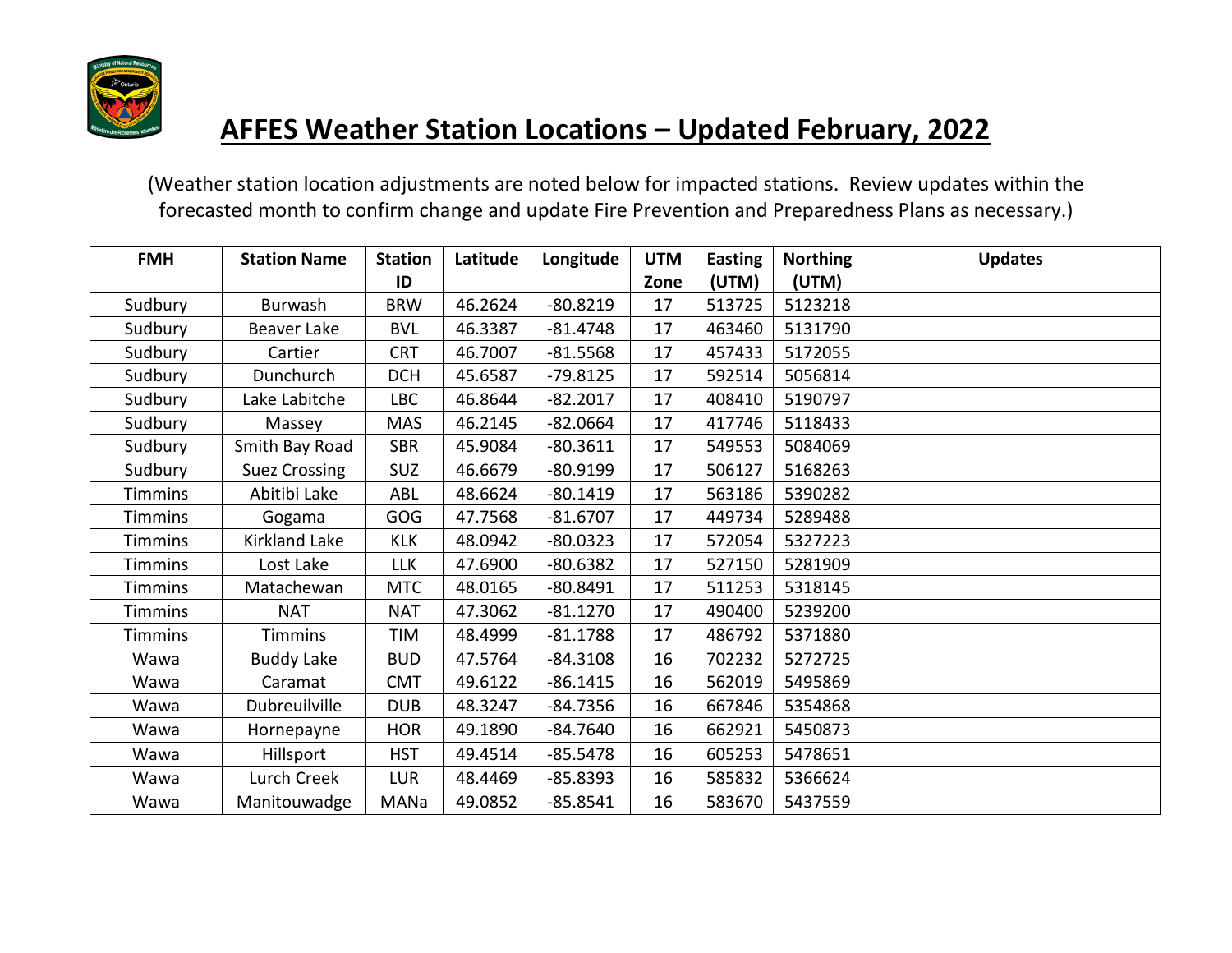

| <b>FMH</b>          | <b>Station Name</b> | <b>Station</b> | Latitude | Longitude   | <b>UTM</b> | <b>Easting</b> | <b>Northing</b> | <b>Updates</b> |
|---------------------|---------------------|----------------|----------|-------------|------------|----------------|-----------------|----------------|
|                     |                     | ID             |          |             | Zone       | (UTM)          | (UTM)           |                |
| Wawa                | North Crocker       | <b>NCL</b>     | 48.6361  | $-85.3726$  | 16         | 619895         | 5388282         |                |
|                     | Lake                |                |          |             |            |                |                 |                |
| Wawa                | Oba                 | <b>OBA</b>     | 49.0223  | $-84.0777$  | 16         | 713636         | 5434050         |                |
| Dryden              | Dyment              | <b>DYM</b>     | 49.6077  | $-92.2863$  | 15         | 551560         | 5495257         |                |
| Dryden              | Camp <sub>603</sub> | <b>GLP</b>     | 49.8583  | $-90.1953$  | 15         | 701580         | 5526650         |                |
| Dryden              | Ignace              | <b>IGN</b>     | 49.4055  | $-91.6342$  | 15         | 599083         | 5473426         |                |
| Dryden              | Sturgeon Lake       | <b>STU</b>     | 49.8020  | $-91.1838$  | 15         | 630693         | 5518202         |                |
| Dryden              | <b>Silver Water</b> | <b>SWW</b>     | 50.1319  | $-92.7364$  | 15         | 518840         | 5553324         |                |
|                     | Wheel               |                |          |             |            |                |                 |                |
| Dryden              | Vermilion Bay       | <b>VBW</b>     | 49.8797  | $-93.4287$  | 15         | 469203         | 5525340         |                |
|                     | West                |                |          |             |            |                |                 |                |
| <b>Fort Frances</b> | Atikokan Steep      | ATI            | 48.8086  | $-91.6310$  | 15         | 600514         | 5407083         |                |
|                     | Rock                |                |          |             |            |                |                 |                |
| <b>Fort Frances</b> | <b>BearPaw</b>      | <b>BPW</b>     | 49.12738 | $-92.94567$ | 15         | 503969         | 5441608         |                |
| <b>Fort Frances</b> | Darby               | <b>DBY</b>     | 48.5772  | $-92.2914$  | 15         | 552266         | 5380699         |                |
| Fort Frances        | Fort Frances        | <b>FOT</b>     | 48.6100  | $-93.4269$  | 15         | 468536         | 5384190         |                |
| <b>Fort Frances</b> | Gameland            | <b>GAM</b>     | 48.8368  | $-94.4011$  | 15         | 397190         | 5410260         |                |
|                     | Tower               |                |          |             |            |                |                 |                |
| <b>Fort Frances</b> | <b>Grey Trout</b>   | <b>GRY</b>     | 49.0326  | $-92.1315$  | 15         | 563485         | 5431440         |                |
| <b>Fort Frances</b> | Khashahpiwi         | <b>KSH</b>     | 48.2365  | $-91.4939$  | 15         | 611835         | 5343682         |                |
|                     | Tower               |                |          |             |            |                |                 |                |
| Kenora              | Clearwater Bay      | <b>CLB</b>     | 49.7169  | $-94.7855$  | 15         | 371292         | 5508686         |                |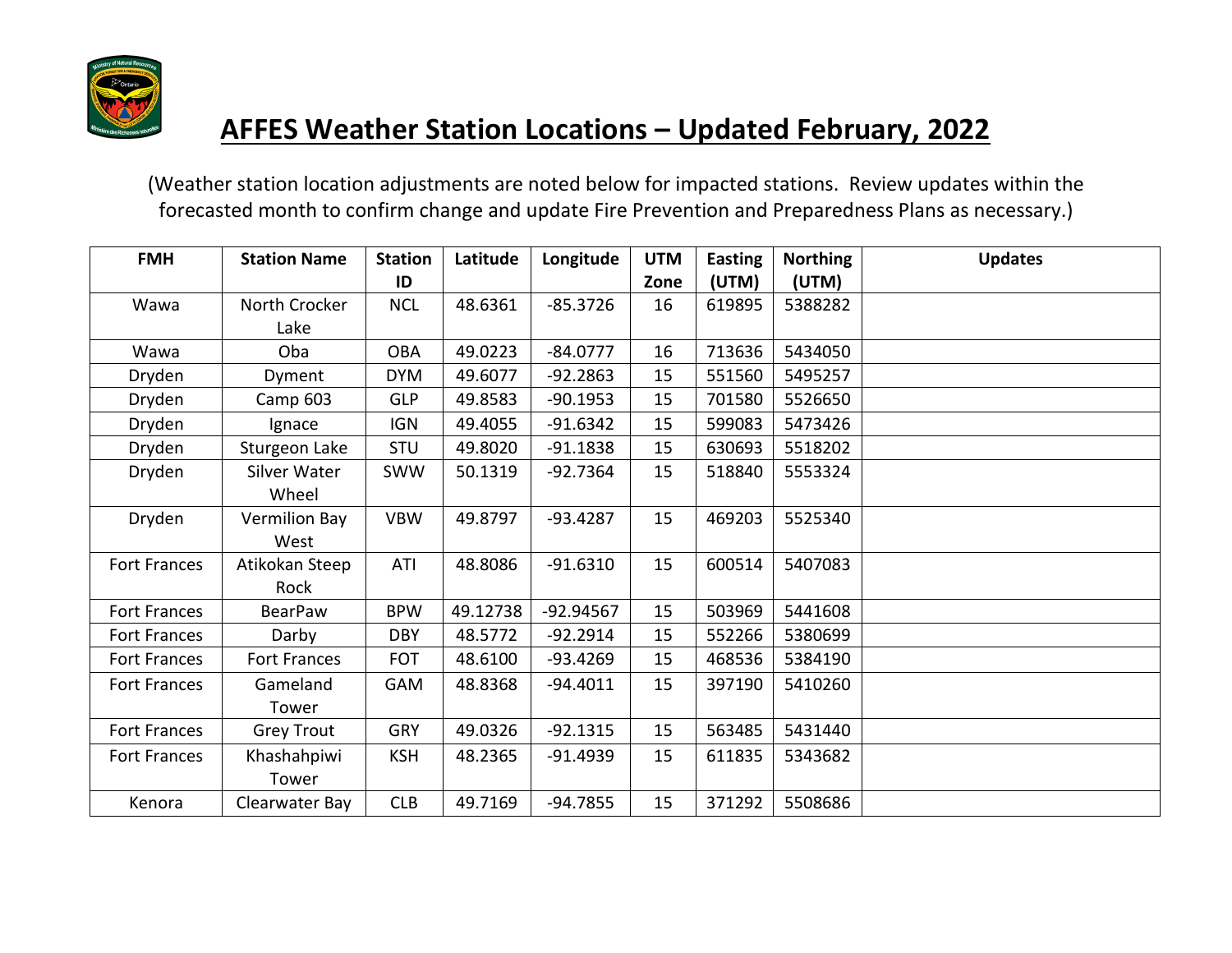

| <b>FMH</b> | <b>Station Name</b>   | <b>Station</b> | Latitude | Longitude   | <b>UTM</b> | <b>Easting</b> | <b>Northing</b> | <b>Updates</b> |
|------------|-----------------------|----------------|----------|-------------|------------|----------------|-----------------|----------------|
|            |                       | ID             |          |             | Zone       | (UTM)          | (UTM)           |                |
| Kenora     | Kenora A              | <b>KEN</b>     | 49.7925  | $-94.3573$  | 15         | 402306         | 5516442         |                |
| Kenora     | <b>Perrault Falls</b> | <b>PER</b>     | 50.2731  | $-93.3365$  | 15         | 476023         | 5569051         |                |
| Kenora     | Separation Lake       | <b>SEP</b>     | 50.2382  | $-94.4769$  | 15         | 394682         | 5566156         |                |
| Kenora     | <b>Sioux Narrows</b>  | <b>SXN</b>     | 49.40486 | -94.05586   | 15         | 423405         | 5472992         |                |
| Nipigon    | Anaconda              | <b>ANA</b>     | 50.6384  | $-86.9308$  | 16         | 504893         | 5609614         |                |
| Nipigon    | Auden                 | <b>AUD</b>     | 50.2281  | $-87.8897$  | 16         | 436543         | 5564367         |                |
| Nipigon    | Devious Lake          | <b>DVL</b>     | 49.1980  | $-87.7644$  | 16         | 444314         | 5449753         |                |
| Nipigon    | Fort Hope A           | <b>FTH</b>     | 51.5614  | $-87.9069$  | 16         | 437132         | 5712646         |                |
| Nipigon    | Jellicoe Airfield     | JEA            | 49.6676  | $-87.5833$  | 16         | 457910         | 5501841         |                |
| Nipigon    | Kasabonika A          | <b>KAS</b>     | 53.5272  | $-88.6395$  | 16         | 391320         | 5932170         |                |
| Nipigon    | Nakina                | <b>NAK</b>     | 50.15931 | $-86.78922$ | 16         | 515058         | 5556363         |                |
| Nipigon    | Summer Beaver         | <b>NIB</b>     | 52.70620 | $-88.53931$ | 16         | 396001         | 5840699         |                |
|            | A                     |                |          |             |            |                |                 |                |
| Nipigon    | Ogoki Camp            | OGI            | 50.7659  | $-87.8572$  | 16         | 439550         | 5624140         |                |
| Nipigon    | Ogoki Post A          | <b>OGP</b>     | 51.6572  | $-85.9040$  | 16         | 575811         | 5723484         |                |
| Nipigon    | Portage Lake          | PTL            | 49.0695  | $-86.6620$  | 16         | 524690         | 5435240         |                |
| Nipigon    | Webequie A            | <b>WEB</b>     | 52.9633  | $-87.3720$  | 16         | 475227         | 5867850         |                |
| Nipigon    | Lansdowne             | <b>WLF</b>     | 52.1958  | $-87.9300$  | 16         | 436435         | 5783223         |                |
|            | House A               |                |          |             |            |                |                 |                |
| Red Lake   | <b>Bak Lake</b>       | <b>BAK</b>     | 51.7218  | $-93.6542$  | 15         | 454810         | 5730300         |                |
| Red Lake   | <b>Bunny Lake</b>     | <b>BUN</b>     | 50.8005  | $-94.4751$  | 15         | 396048         | 5628682         |                |
| Red Lake   | Deer Lake A           | <b>DEE</b>     | 52.6551  | $-94.0587$  | 15         | 428390         | 5834427         |                |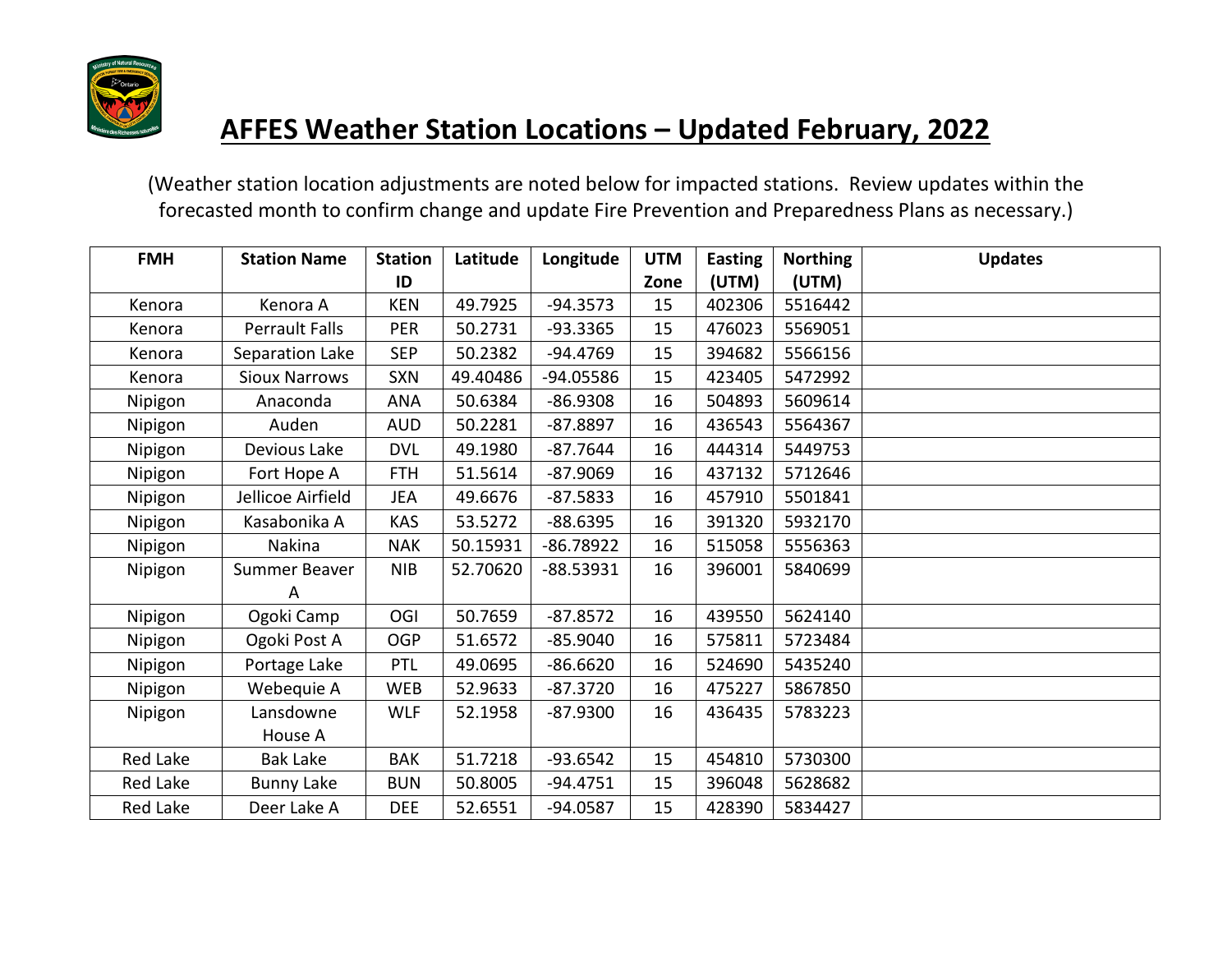

| <b>FMH</b>    | <b>Station Name</b> | <b>Station</b> | Latitude | Longitude   | <b>UTM</b> | <b>Easting</b> | <b>Northing</b> | <b>Updates</b> |
|---------------|---------------------|----------------|----------|-------------|------------|----------------|-----------------|----------------|
|               |                     | ID             |          |             | Zone       | (UTM)          | (UTM)           |                |
| Red Lake      | Job Lake            | <b>JOB</b>     | 51.5095  | $-94.6808$  | 15         | 383360         | 5707829         |                |
| Red Lake      | Ear Falls           | LAC            | 50.6780  | $-93.1212$  | 15         | 491440         | 5614023         |                |
| Red Lake      | MacDowell Lake      | <b>MCD</b>     | 52.27986 | $-92.54838$ | 15         | 530811         | 5792262         |                |
| Red Lake      | Poplar Hill A       | <b>POP</b>     | 52.1136  | $-94.2611$  | 15         | 413644         | 5774424         |                |
| Red Lake      | Sandy Lake A        | <b>SDY</b>     | 53.0619  | $-93.3437$  | 15         | 476970         | 5879214         |                |
| Red Lake      | South Bay Mine      | SOU            | 51.1148  | $-92.6822$  | 15         | 522244         | 5662635         |                |
| Red Lake      | <b>Trout Lake</b>   | <b>TRT</b>     | 51.1902  | $-93.6222$  | 15         | 456524         | 5671152         |                |
| Sioux Lookout | Bearskin Lake A     | <b>BKN</b>     | 53.92441 | -90.96781   | 15         | 633443         | 5977022         |                |
| Sioux Lookout | Big Trout Lake A    | <b>BTL</b>     | 53.8213  | $-89.8851$  | 16         | 310100         | 5967500         |                |
| Sioux Lookout | Cat Lake A          | <b>CAT</b>     | 51.7267  | $-91.8229$  | 15         | 581300         | 5731300         |                |
| Sioux Lookout | Kingfisher Lake     | <b>KNG</b>     | 53.0127  | $-89.8548$  | 16         | 308490         | 5877490         |                |
|               | A                   |                |          |             |            |                |                 |                |
| Sioux Lookout | Medcalfe            | MED            | 50.9577  | $-90.4218$  | 15         | 681061         | 5648283         |                |
| Sioux Lookout | Muskrat Dam A       | <b>MSK</b>     | 53.4377  | $-91.7657$  | 15         | 581989         | 5921676         |                |
| Sioux Lookout | Pickle Lake         | <b>PIC</b>     | 51.4490  | $-90.2191$  | 15         | 693230         | 5703420         |                |
| Sioux Lookout | Sachigo A           | SAC            | 53.8892  | $-92.1896$  | 15         | 553265         | 5971503         |                |
| Sioux Lookout | Sioux Lookout       | <b>SIO</b>     | 50.16586 | $-91.81003$ | 15         | 584990         | 5557743         |                |
| Sioux Lookout | Slate Falls A       | <b>SLA</b>     | 51.1301  | $-91.6588$  | 15         | 593847         | 5557742         |                |
| Sioux Lookout | Socket Lake         | SOC            | 50.7787  | $-91.7912$  | 15         | 585223         | 5625917         |                |
| Sioux Lookout | Savant Base         | <b>SVB</b>     | 50.2876  | $-90.6570$  | 15         | 666906         | 5573235         |                |
| Sioux Lookout | Wiebenville         | <b>WBN</b>     | 52.2176  | $-90.4575$  | 15         | 673685         | 5788290         |                |
| Sioux Lookout | Weagamow A          | <b>WEA</b>     | 52.9442  | $-91.3124$  | 15         | 613400         | 5867400         |                |